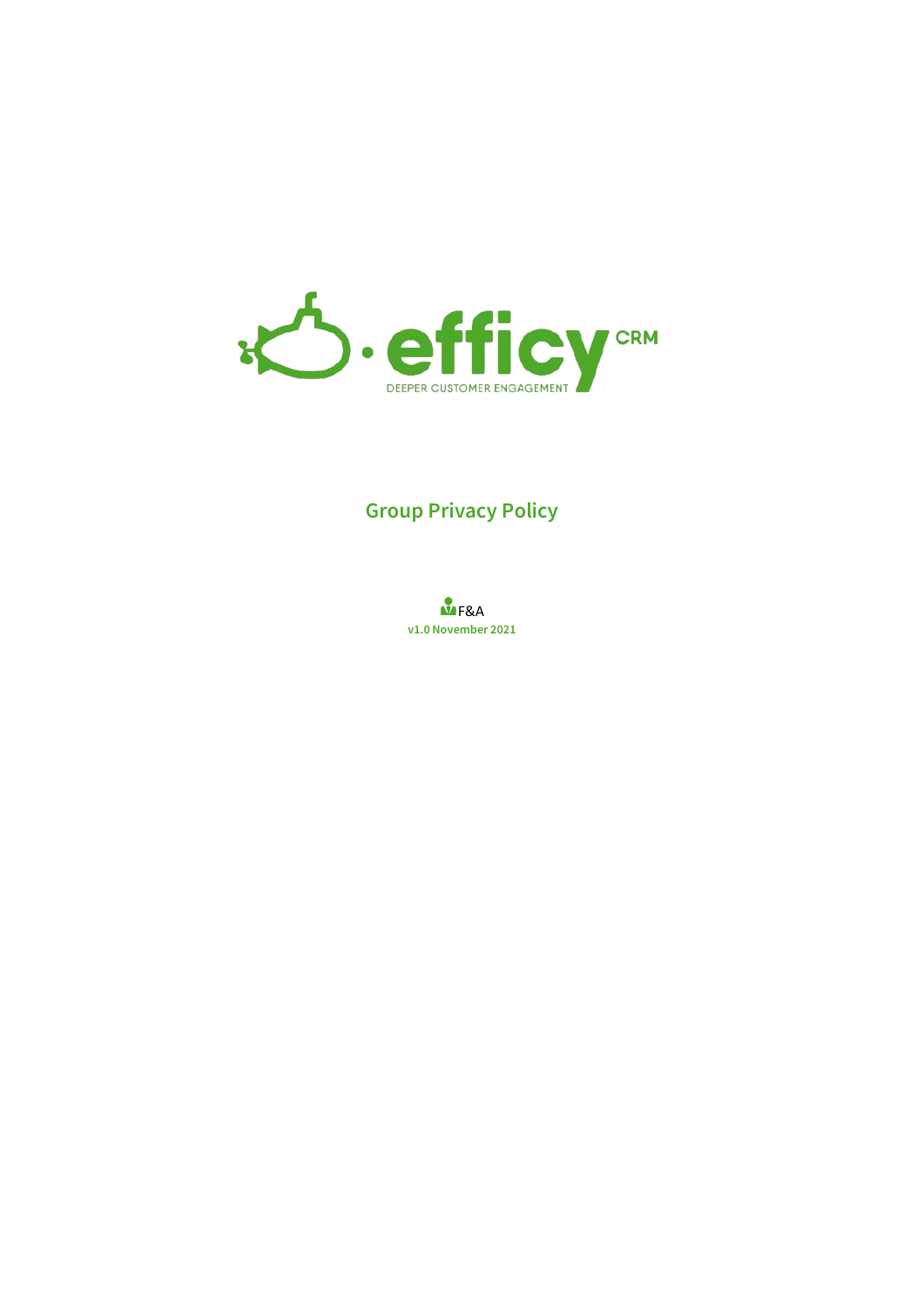

| $\mathbf{1}$ . |      | COLLECTION AND PROCESSING OF PERSONAL DATA COLLECTED DIRECTLY FROM YOU3                                                                                                                                 |  |
|----------------|------|---------------------------------------------------------------------------------------------------------------------------------------------------------------------------------------------------------|--|
|                | 1.1. |                                                                                                                                                                                                         |  |
|                | 1.2. |                                                                                                                                                                                                         |  |
|                | 1.3. |                                                                                                                                                                                                         |  |
|                | 1.4. | When you use our products and services as an authorized user (for example, as an employee of one<br>of our customers who provided you with access to our services) where we act as a controller of your |  |
|                | 1.5. | When you register for, attend or take part in our events, webinars, programs or contests 5                                                                                                              |  |
|                | 1.6. | When you act as or work for a service provider or supplier to EFFICY, to the extent EFFICY acts as a                                                                                                    |  |
|                | 1.7. |                                                                                                                                                                                                         |  |
|                | 1.8. |                                                                                                                                                                                                         |  |
|                | 1.9. |                                                                                                                                                                                                         |  |
| 2.             |      |                                                                                                                                                                                                         |  |
| 3.             |      |                                                                                                                                                                                                         |  |
| 4.             |      |                                                                                                                                                                                                         |  |
| 5.             |      |                                                                                                                                                                                                         |  |
| 6.             |      |                                                                                                                                                                                                         |  |
| 7.             |      |                                                                                                                                                                                                         |  |
| 8.             |      |                                                                                                                                                                                                         |  |

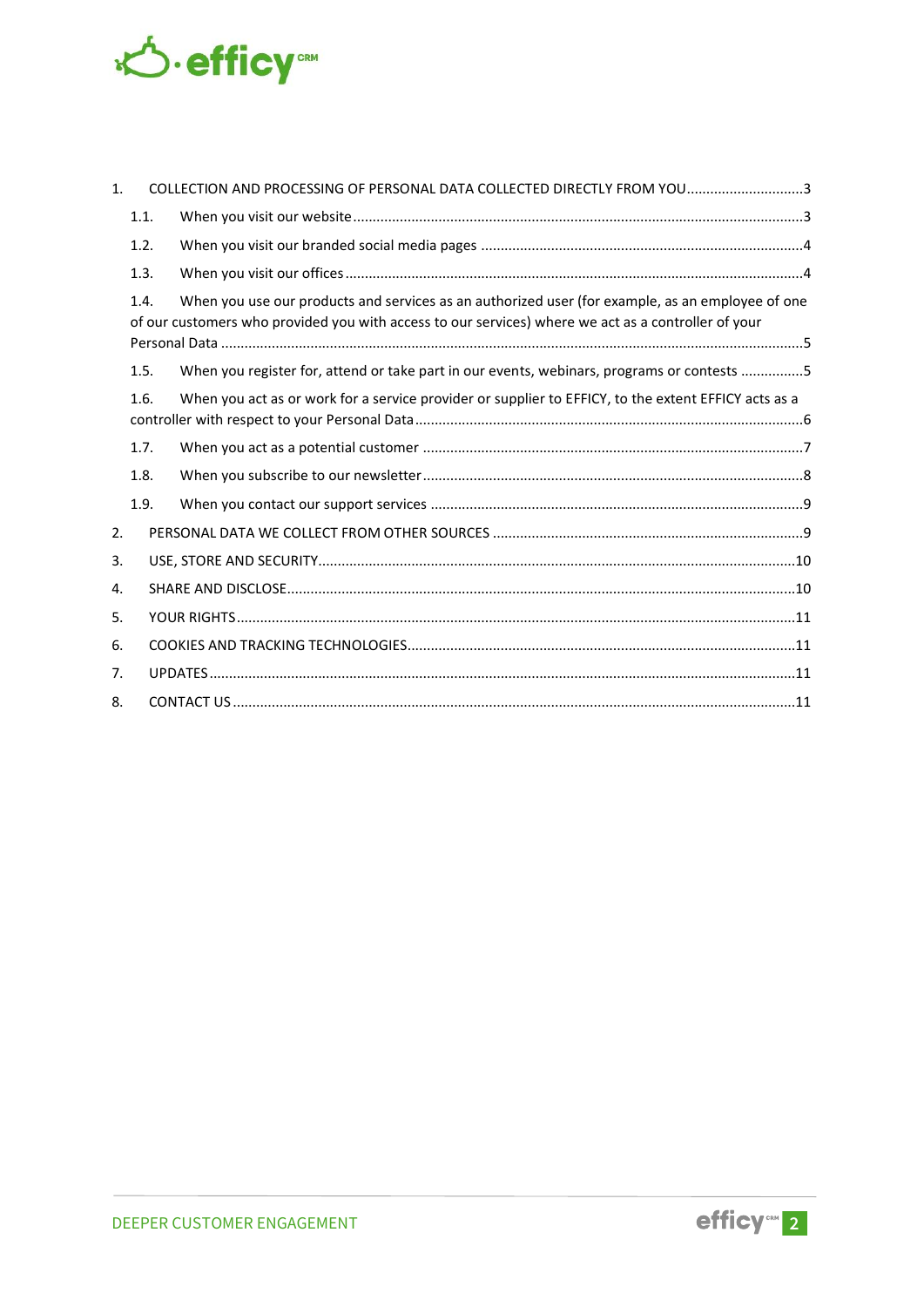

EFFICY SA/BV and its affiliated companies (herein referred to as "EFFICY", "we", "our" or "us") respect your right to privacy and we take our related legal obligations seriously. We commit to be transparent at all times about our treatment of your information. Therefore, we issued this policy to cover the way we collect, use, store, disclose and transfer your information for the purpose of enabling you to make an informed decision about our relationship, so please read it carefully.

Please be aware that our website may contain third party solutions and/or cookies and links to third party websites. We take steps to ensure that these companies clearly identify themselves and handle your information accurately. However, the third parties' use of your information will be subject to their privacy policy excluding the applicable of our policy.

## <span id="page-2-0"></span>1. COLLECTION AND PROCESSING OF PERSONAL DATA COLLECTED DIRECTLY FROM YOU

The type of information we collect will depend on the circumstances and the service you are using such as :

- **1.** Visit our websites;
- **2.** Visit our branded social media pages;
- **3.** Visit our offices;
- **4.** Use our products and services as an authorized user (for example, as an employee of one of our customers who provided you with access to our services) where we act as a controller of your Personal Data;
- **5.** Register for, attend or take part in our events, webinars, programs or contests;
- **6.** Act as or work for a service provider or supplier to EFFICY, to the extent EFFICY acts as a controller with respect to your Personal Data;
- **7.** Subscribe to our newsletter;
- **8.** Act as a potential customer; or
- **9.** Contact our support services.

If you provide any personal data about other individuals than yourself, you must ensure you (i) have their authorization to provide their information to us; and, (ii) have made them aware of the terms of this policy.

#### 1.1. When you visit our website

#### <span id="page-2-1"></span>*How is personal data collected?*

Efficy may use tracking technologies such as tags on our website and cookies. These technologies enable us to recognize your device and to track your interaction notably with our services, website, emails and adverts.

Efficy is allowed to collect data without your consent only for providing you a service upon your express request, ie, cookies keeping the choice expressed regarding the collection of cookies. The other types of cookies are collected on the legal basis given by your consent, which can be withdrawn at any time. To know more about how we collect and use tracking technologies, please read our Cookie Policy.

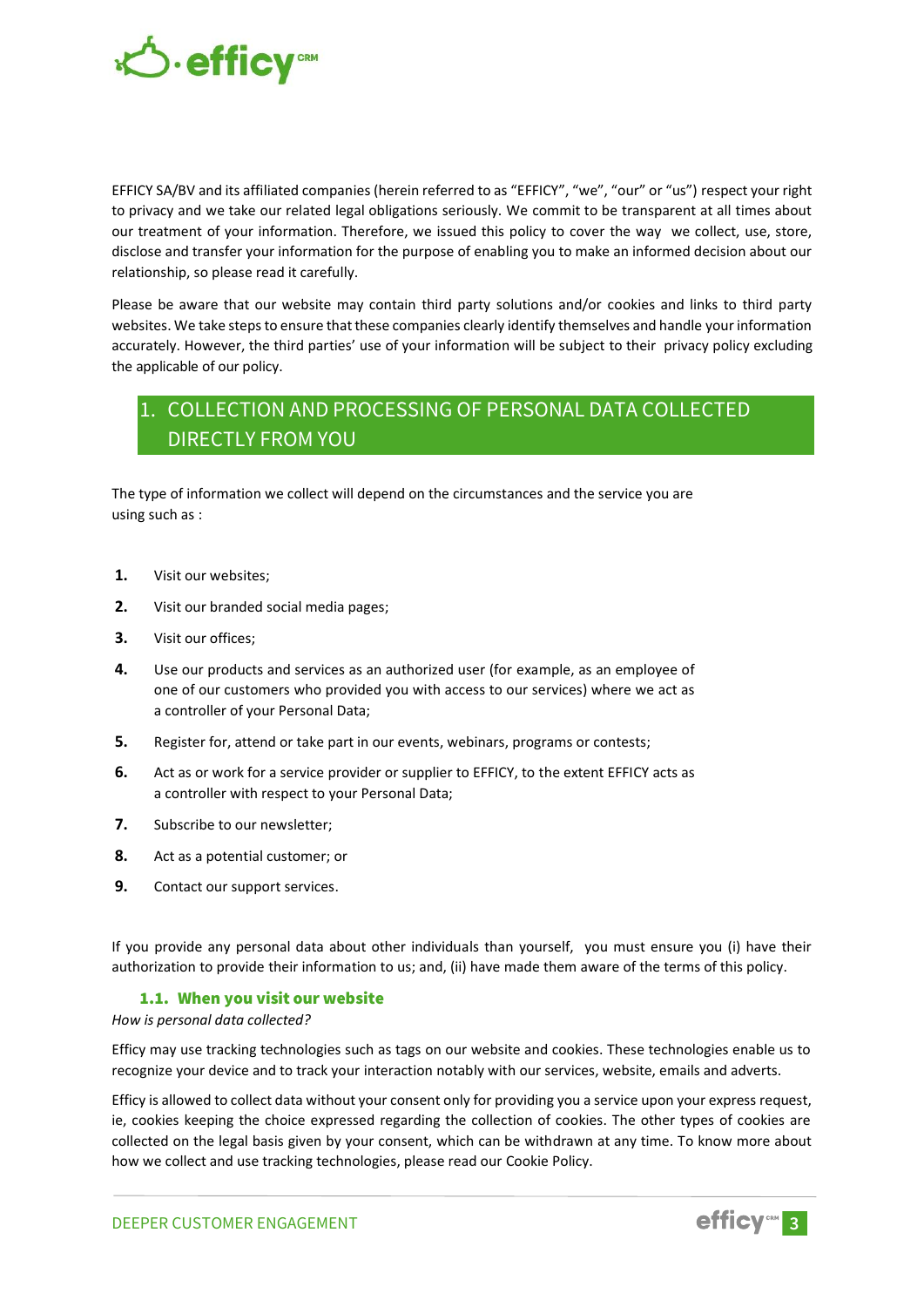

#### *What personal data is collected?*

If you interact with our websites or emails, we automatically collect information about your device and your usage of our websites or emails (such as Internet Protocol (IP) addresses or other identifiers), which may qualify as Personal Data (please see Section 4 below) using cookies, web beacons, or similar technologies.

#### *For which purposes and on which legal basis may personal data be processed?*

We collect the aforementioned personal data to provide and promote our websites and services (including necessary functionality).

We process your Personal Data to perform the use of our websites and services and to fulfill our obligations according to the applicable terms of use and service.

If we have not entered into a contract with you, we base the processing of your Personal Data on our legitimate interest to operate and manage our websites and services and to provide you with the content you access and request (ie,., to download content from our websites).

#### *For how long is personal data stored?*

We do not store Personal data for longer than necessary for the processing

#### <span id="page-3-0"></span>1.2. When you visit our branded social media pages

Efficy is present on different social medias to inform and interact with our customers. Currently, we are present on Twitter, Facebook, Instagram and LinkedIn. We will not collect any data on you unless you contact us directly.

To the extent the social media is hosted by the platforms themselves, and you click through to these from our websites, the platform may receive information showing that you have visited our websites. If you are logged in to your social media account, it is possible that the respective social media network can link your visit to our websites with your social media profile.

Your use of these social media' is subject to the terms and conditions of each social media available on their websites.

#### <span id="page-3-1"></span>1.3. When you visit our offices

#### *How is personal data collected?*

When you visit our office, please be aware that it may be equipped with video surveillance. In this case, we will collect your image or video you might appear in.

For our and your security, Efficy needs to be able to keep track of daily visitors and you will therefore be asked to decline your identity.

#### *What personal data is collected?*

If you attend an event or visit our offices, we may collect your image or video you might appear in.

When you register as a visitor, you may be required to provide your name, email address, phone number, company name and time and date of arrival.

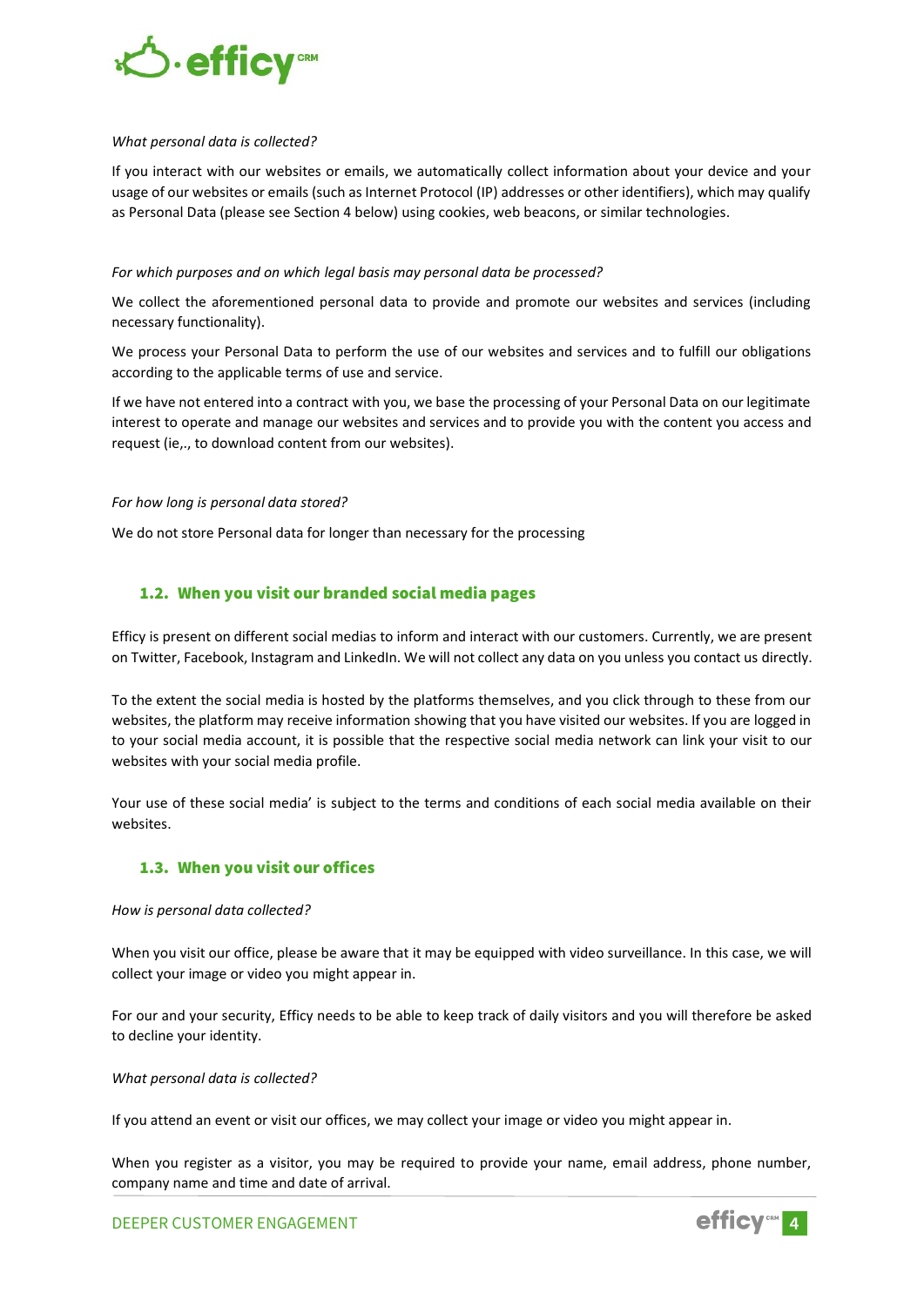

#### *For which purposes and on which legal basis may personal data be processed?*

We process your Personal Data for security and safety reasons, to register visitors and to manage non-disclosure agreements that visitors may be required to sign, to the extent such processing is necessary for our legitimate interest in protecting our offices, staff and visitors and our confidential information against unauthorized access.

#### *For how long is personal data stored?*

We do not store Personal data for longer than necessary for the processing

## <span id="page-4-0"></span>1.4. When you use our products and services as an authorized user (for example, as an employee of one of our customers who provided you with access to our services) where we act as a controller of your Personal Data

This notice is to inform you of the collection and processing of your personal data when contracting with us as a Customer.

#### *How is personal data collected?*

According to the applicable agreement, you subscribed to our Services. To process your subscription and allow you to access our Services, we may need to have access to your personal data.

#### *What personal data is collected?*

In order to process your organisation's access to the Services under the applicable agreement, we may collect your name, job title, company, office address, telephone number, email address, physical address, VAT-number, organization number.

#### *For which purposes and on which legal basis may personal data be processed?*

We need to collect your personal data in order to fulfil our contractual obligations with you as a customer. Efficy may also process information for marketing purposes.

Efficy's processing of your personal information is based on agreement between us.

#### *For how long is personal data stored?*

We do not store Personal data for longer than necessary for the processing

### <span id="page-4-1"></span>1.5. When you register for, attend or take part in our events, webinars, programs or contests

#### *How is personal data collected?*

We collect your personal data when you register your participation online and when we control your access to the event, webinar or contest.

We might record the webinar you participate in, and in that case, we may collect some of your personal data as explained hereunder.

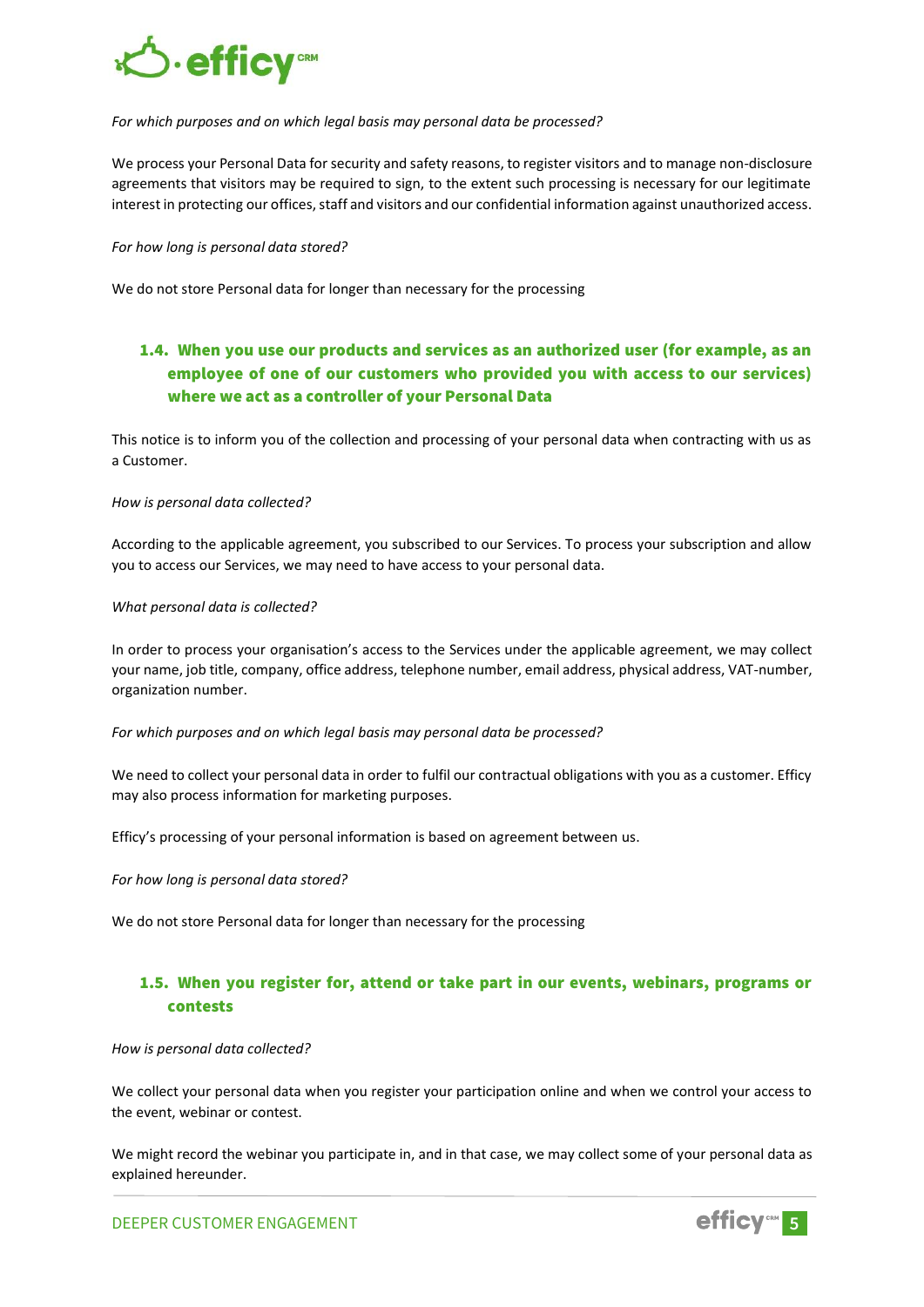

#### *What personal data is collected?*

Before the event, webinar or contest, in order to process your registration, we will collect your name, title, company name, address, country, phone number and email address.

If you attend an event, we may, with your further consent, scan your attendee badge, which will provide to us your information, such as name, title, company name, address, country, phone number and email address.

We might record the webinar you participate in, and in that case, we may collect some of your personal data like your image, video or name.

#### *For which purposes and on which legal basis may personal data be processed?*

We process your Personal Data to plan and host events or webinars for which you have registered or that you attend, including sending related communications to you or to perform our contract with you or where we receive your consent.

If you register for a contest, promotion, or a program, we process your Personal Data to perform our contract with you or where we seek your consent. Some contests, programs and promotions may have additional rules containing information about how we will process your Personal Data, and you can read about them in the website page specifically created for such contest or program.

#### *For how long is personal data stored?*

We do not store Personal data for longer than necessary for the processing

## <span id="page-5-0"></span>1.6. When you act as or work for a service provider or supplier of EFFICY, to the extent EFFICY acts as a controller with respect to your Personal Data

#### *How is personal data collected?*

Your personal data is shared with Efficy through the sending of an email, the completion of your profile, the booking of a demo or the filling out of a contact form.

#### *What personal data is collected?*

By contacting us by email, completing your profile, booking a demo or filling out a contact form, Efficy will receive your full name, email address, physical address, phone number, name of your employer and any other information you may choose to share with us within the "Message" box or the email you sent.

We may also collect your financial information if a financial transaction is to take place.

#### *For which purposes and on which legal basis may personal data be processed?*

We collect your personal data because we need it to perform the obligation under our contract or because you have made the necessary to enter into an agreement with us (ie, when you fill in a contact form to request information about our services or when you contact us via email or phone).

Personal data may be processed for the purposes of, through you, maintaining and developing the relationship with you as a supplier or partner, and, if you have not objected against that, marketing our services (ie, through

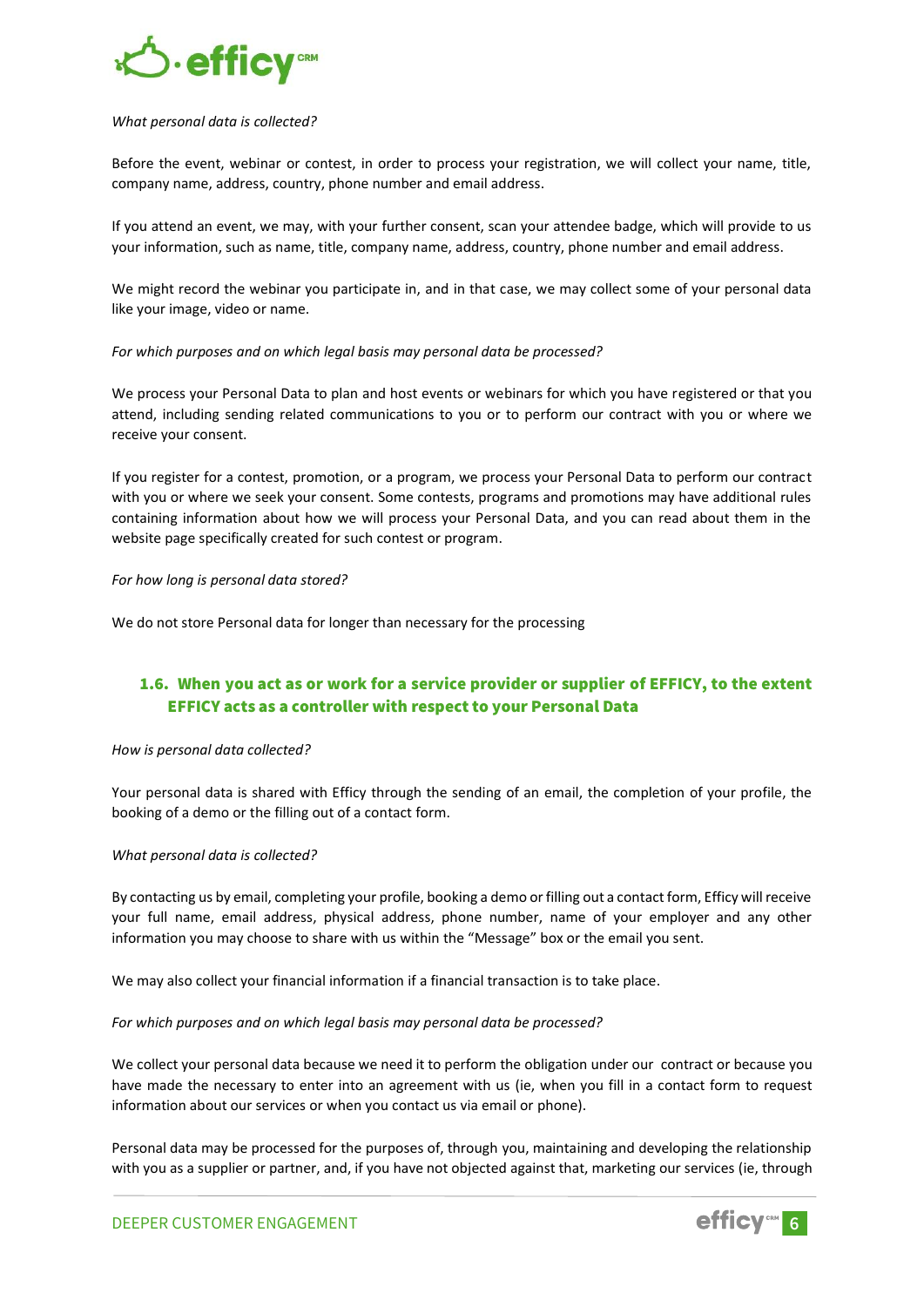

newsletters and other mailings, and invitations to seminars and events), respectively. Such processing is carried out on the basis of our legitimate interest to maintain and develop relationships with our suppliers and collaboration partners, and to market our services, respectively.

If you have provided financial information to us, we process your Personal Data to verify that information and to collect payments to the extent that doing so is necessary to complete a transaction and perform our contract with you.

We may process your Personal Data for the purposes of fulfilling our contract with you or your employer (ei. if you are an authorized user of our products and services or work for a service provider or supplier to Efficy). We do this where it is necessary for the performance of the relevant contract.

#### *For how long is personal data stored?*

We do not store Personal data for longer than necessary for the processing

#### <span id="page-6-0"></span>1.7. When you act as a potential customer

If you are or want to be a customer to Efficy, we may collect, store and otherwise process personal data relating to you in accordance with this section.

#### *How is personal data collected?*

Your personal data is shared with Efficy through the sending of an email, the completion of your profile, the booking of a demo or the filling out of a "Contact Me" form.

If you make purchases via our websites or register for an event or webinar, we may require that you provide to us your financial and billing information.

If you communicate with us via a phone call, we may record that call in accordance with applicable laws.

#### *What personal data is collected?*

By contacting us by email, completing your profile, booking a demo or filling out a contact form, Efficy will receive your full name, email address, physical address, phone number, name of your employer and any other information you may choose to share with us within the "Message" box or the email you sent.

If you make purchases via our websites or register for an event or webinar, we may require that you provide to us your financial and billing information, such as billing name and address, credit card number or bank account information.

We may collect any personal data shared with Efficy during a recorded call.

*For which purposes and on which legal basis may personal data be processed?*

We collect your personal data pursuant to our obligation under the contract we have entered into with you or because you have initiated steps to enter into a contract with us (ie, when you fill in a contact form to request information about our services or when you contact us via email or phone).

Personal data may be processed for the purposes of, through you, maintaining and developing the relationship with you as a client, and, if you have not objected against that, marketing our services (e.g., through newsletters and other mailings, and invitations to seminars and events), respectively. Such processing is carried out on the

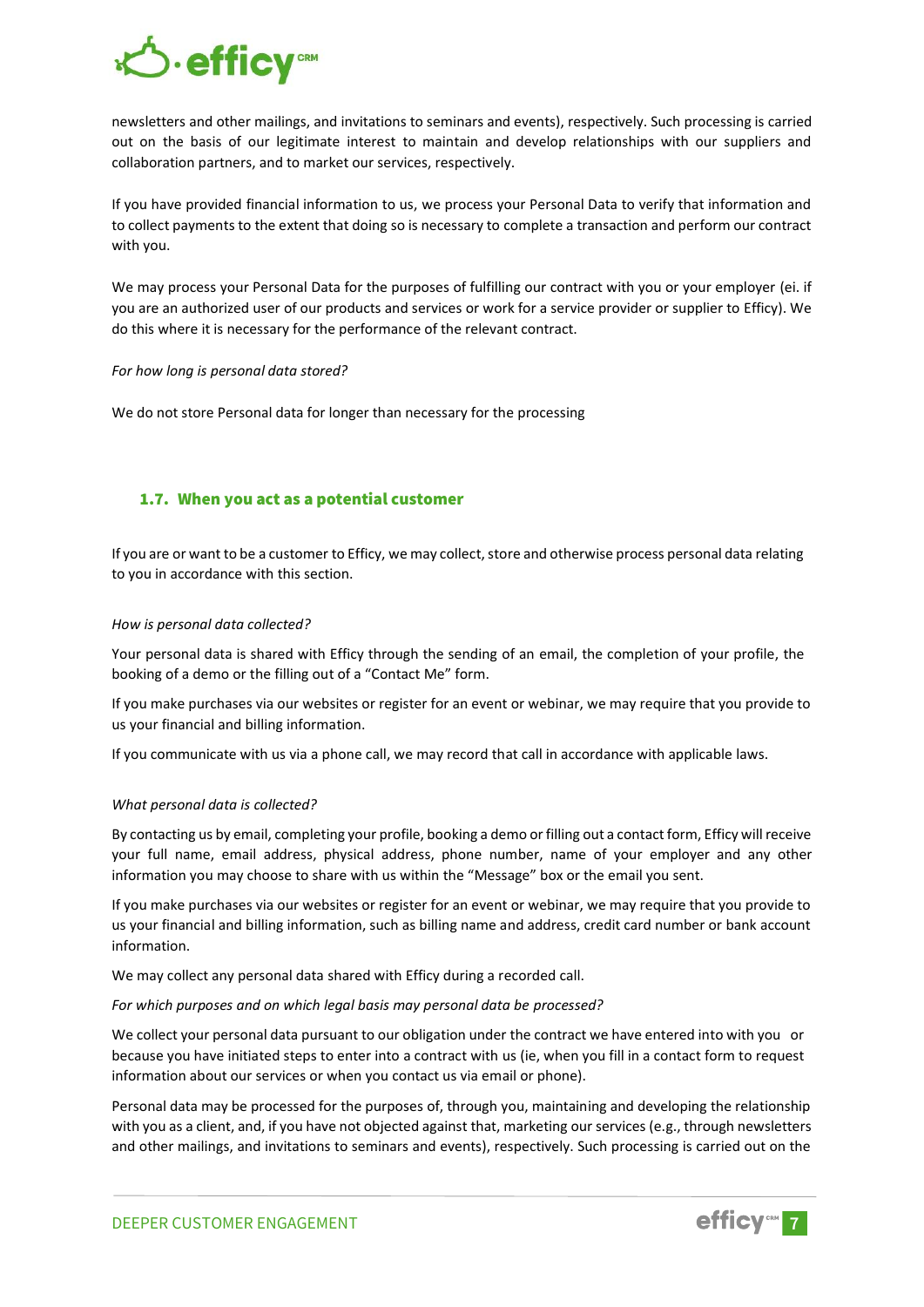

basis of our legitimate interest to maintain and develop relationships with our clients, suppliers and collaboration partners, and to market our services, respectively.

If you have registered for an account with us, we process your Personal Data by managing your user account for the purpose of performing our contract with you according to applicable terms of service.

If you fill out a "Contact Me" web form or request user support, or if you contact us by other means including but not limited to via phone, we process your Personal Data to perform our contract with you and to the extent it is necessary for our legitimate interest in fulfilling your requests and communicating with you.

If you have provided financial information to us, we process your Personal Data to verify that information and to collect payments to the extent that doing so is necessary to complete a transaction and perform our contract with you.

We may process your Personal Data for the purposes of fulfilling our contract with you or your employer (ie. if you are an authorized user of our products and services or work for a service provider or supplier to Efficy). This only applies where necessary for the performance of the relevant contract.

We may process your Personal Data when using our services to validate that you are a licensed user and to review compliance with the applicable usage terms in our customer's or user's contract to the extent that it is in our legitimate interest to ensure adherence to the relevant terms.

#### *For how long is personal data stored?*

We do not store Personal data for longer than necessary for the processing

#### <span id="page-7-0"></span>1.8. When you subscribe to our newsletter

#### *How is personal data collected?*

Your personal data is shared with Efficy when you subscribe to our newsletter available on our website.

#### *What is the personal data collected?*

By subscribing to our newsletter, you will share your email address, phone number and full name with Efficy.

We will process your Personal Data or device and usage data, which in some cases may be associated with your Personal Data, to send you marketing information, product recommendations and other non-transactional communications (e.g., marketing newsletters, telemarketing calls, SMS, or push notifications) about us and our affiliates and partners, including information about our products, promotions, news or events.

#### *For which purposes and on which legal basis may personal data be processed?*

We process your personal data to communicate with you and to send marketing to you. This communication comprises newsletters, information about Efficy and invitations to events and seminars.

Personal data may be processed for the purpose of administering the submission to you of invitations to seminars and events, newsletters and other mailings. Such processing is carried out on the basis of our legitimate interest to submit such mailings to you in accordance with your specific preferences.

*For how long is personal data stored?*

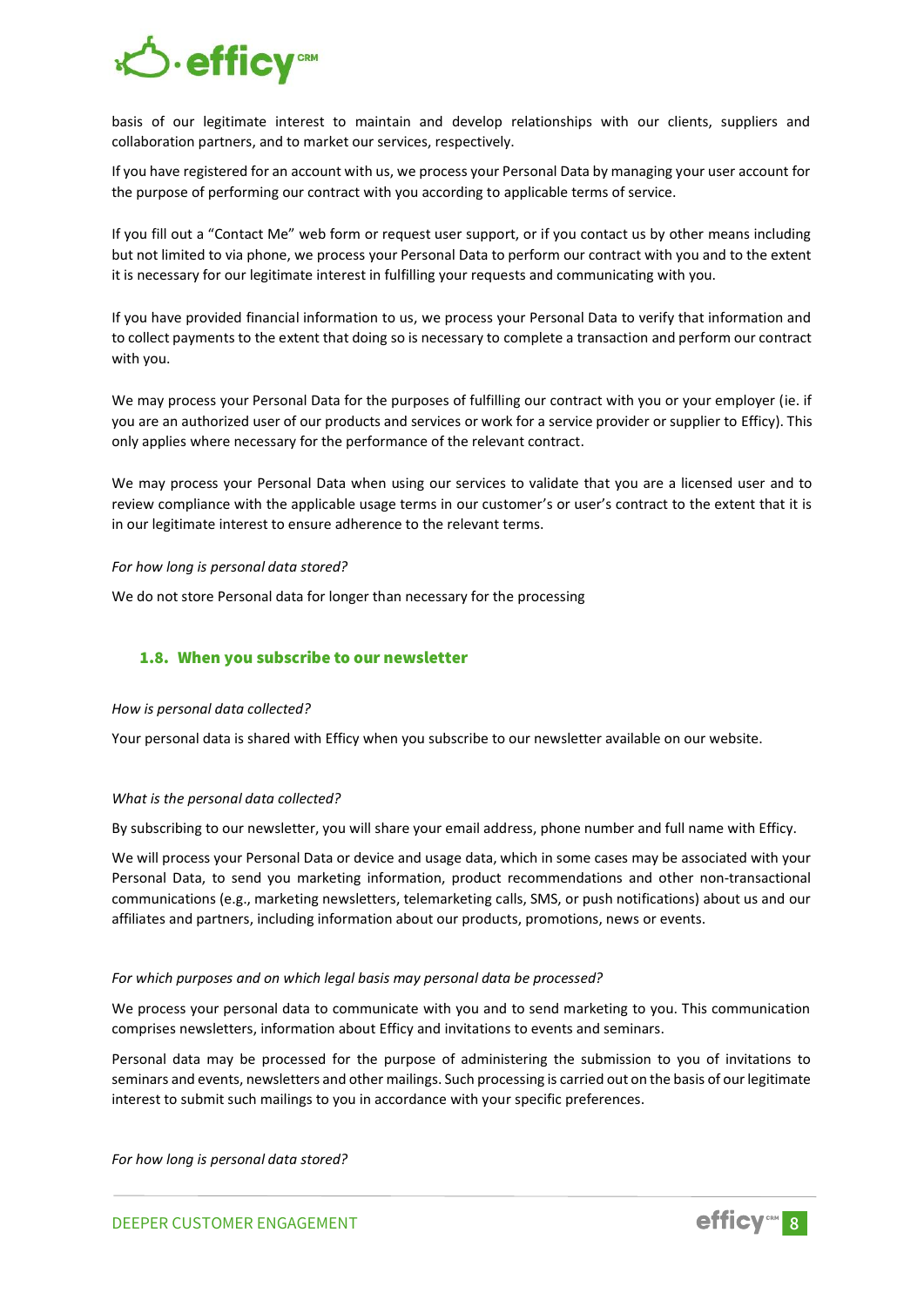

We do not store Personal data for longer than necessary for the processing

#### 1.9. When you contact our support services

<span id="page-8-0"></span>When contacting our support services, you may be required to provide personal data.

#### *How is personal data collected?*

Your personal data is shared with Efficy when you express an interest in obtaining additional information about our services; request customer support (including accessing the Help & Training Portal) or use our "Contact Us" or similar features available on our website.

#### *What is the personal data collected?*

By contacting the support, Efficy will receive your full name, email address, phone number, company name, username, password and any other information you may need to share with us in order to process your request.

#### *For which purposes and on which legal basis may personal data be processed?*

When you contact Efficy for a support request through the phone number or the E-mail address available on Efficy's website, we process any data you provide to us to assist you with your request or to refer you to the relevant department at Efficy. The legal basis for such processing is either the contract between Efficy and you or your consent.

We may also process some of your interactions with us due to our legitimate interest in being able to understand how you use the Efficy service in order to improve the service for the benefit of all our customers.

We may record our intervention for quality and administration purposes. If required under applicable law, we will obtain your prior consent or give you the option to object to a call being recorded.

#### *For how long is personal data stored?*

We do not store personal data for longer than necessary for the purposes of the processing.

#### <span id="page-8-1"></span>2. PERSONAL DATA WE COLLECT FROM OTHER SOURCES

We may also collect information about you from other sources including third parties from whom we purchase Personal Data and from publicly available information. We may combine this information with Personal Data provided by you. This helps us update, expand, and analyze our records, identify new customers, and create more tailored communication to provide services that may be of interest to you. The Personal Data we collect from other sources includes identifiers, professional or employment-related information, education information, commercial information, visual information, internet activity information, and inferences about preferences and behaviors. In particular, we collect such Personal Data from the following sources:

• Third party providers of business contact information, including mailing addresses, job titles, email addresses, phone numbers, intent data (or user behavior data), IP addresses, social media profiles, LinkedIn URLs and custom profiles, for purposes of targeted advertising, delivering relevant email content, event promotion and profiling, determining eligibility and verifying contact information;

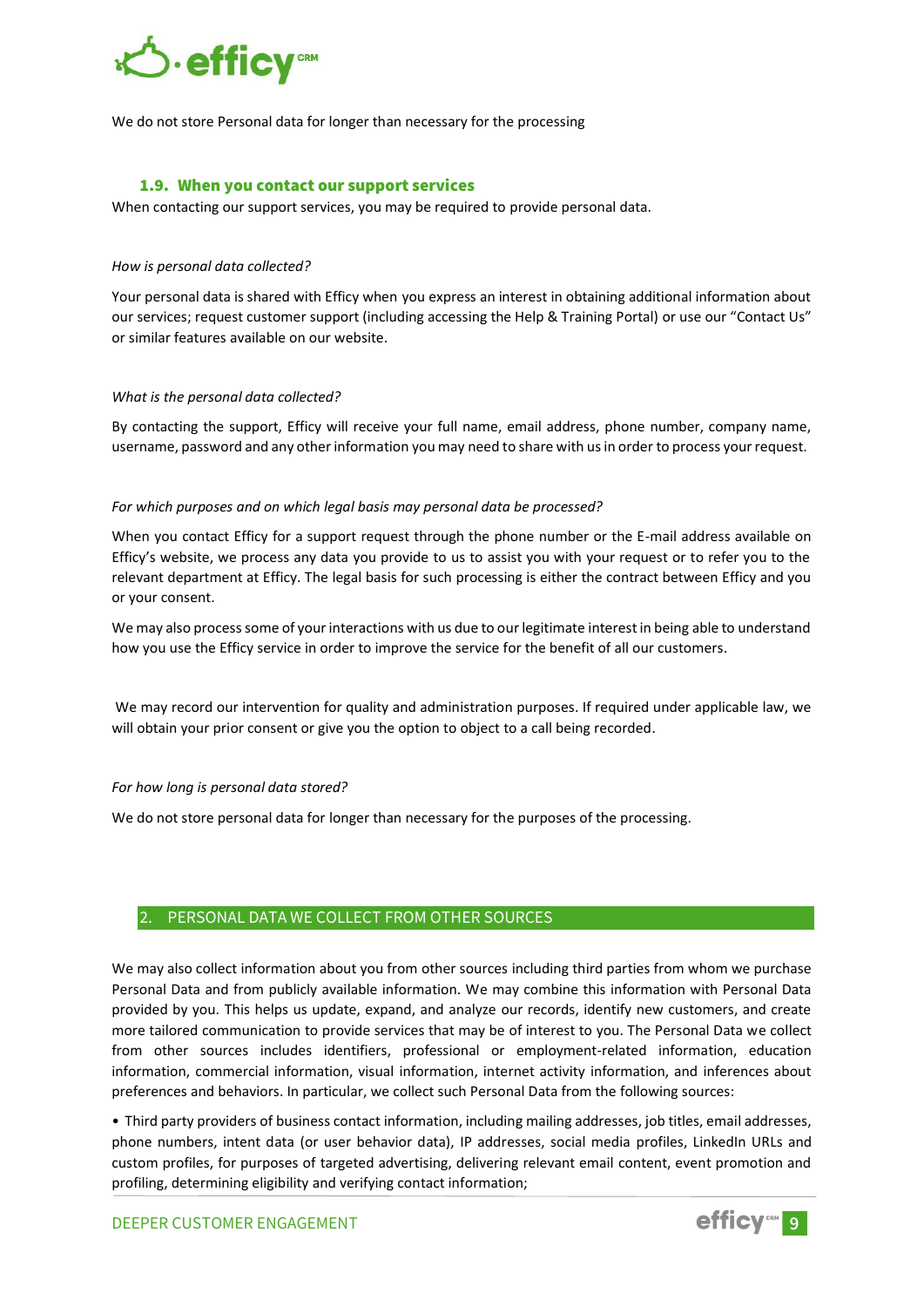

• Another individual at your organization who may provide us with your personal information, which may include Personal Data and special categories of Personal Data, to the extent you consent to providing it and sharing it, for the purposes of obtaining services and assessing our goals related to encouraging diversity within our vendors;

Please note that to the extent that non-personal data is combined with personal data, we treat thecombined information as personal data for the purposes of this policy.

#### <span id="page-9-0"></span>3. USE, STORE AND SECURITY

EFFICY is a European company which is headquartered in Brussels. Your information will be stored in Europe. If you have shown an interest with EFFICY ie, by downloading an EFFICY produced white book, communicate your Personal Data during an event, EFFICY will store your information if we can prove your continued interest with EFFICY. Furthermore, the EFFICY will only process your information as described in this policy in every country.

We will use the information that we collect, including your personal data, to provide, maintain, protect,improve, and promote our website, our products and our services to you in accordance with your preferences and as otherwise stated in this policy.

If we need to collect and process Personal Data by law, or under a contract we have entered into with you, and you fail to provide the required Personal Data when requested, we may not be able to perform our contract with you.

We maintain appropriate organizational and technological safeguards to help protect against loss, misuse or unauthorized access, disclosure, alteration or destruction of the personal data we hold aboutyou. We also seek to ensure that our service providers do the same. Unfortunately, no system can be guaranteed as completely secure and there is an inherent risk in transmitting information over the Internet. It may be possible for an unrelated party to intercept or access such transmissions unlawfully. If you believe that your personal data under our control has been compromised, including access to anyaccounts you hold with our services, please contact us immediately using the details below.

#### <span id="page-9-1"></span>4. SHARE AND DISCLOSE

To improve your experience of our services and brands, information about your use of our services maybe shared between EFFICY companies for the purposes of research, analysis and marketing. In addition, an EFFICY company may provide data processing services on behalf of other companies within the EFFICY group. For example, most of our newsletter subscription services are managed by EFFICY SA/NV. We may also share anonymized information publicly, ie. statistics about the general use of our website and services.

Some of our online services carry embedded content controlled by third parties for services such as social sharing. When you interact with these services they may collect information from and about you and your interaction with their content. Please be aware that third parties may track your activity, through the use of cookies or similar technology, without you needing to interact with them. If this concerns you, ensure you log out of their services before using ours.

We may disclose your personal data to law enforcement agencies, government/regulatory bodies,internet service providers and content protection organizations as required or allowed by law.

We reserve the right to transfer your personal data in the event that we sell or transfer all or a part of our business or assets so that the buyer can continue to offer you the services. We will make reasonableefforts to provide you with advance notification of the transfer of your information in such circumstances.

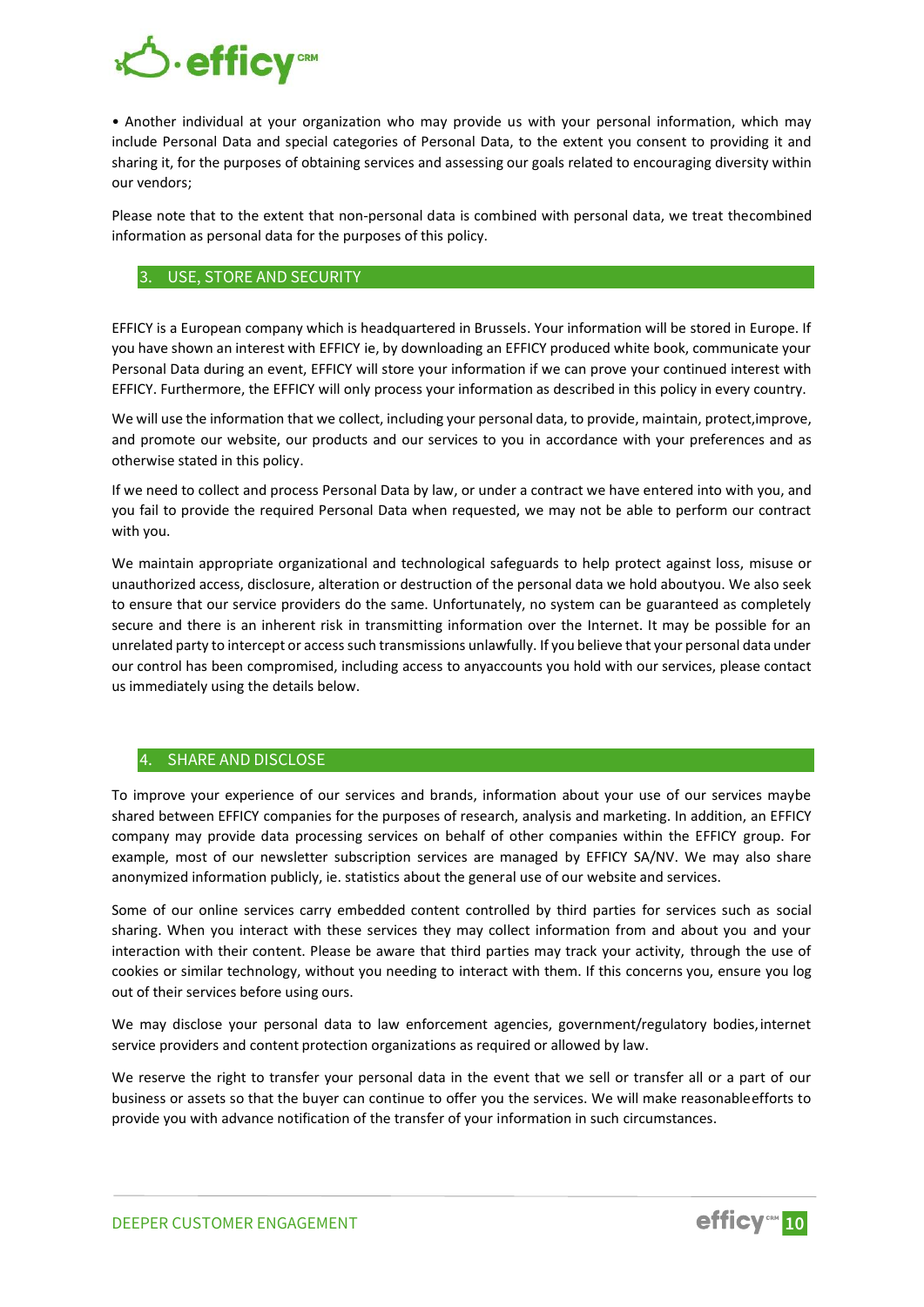

#### <span id="page-10-0"></span>5. YOUR RIGHTS

You have the right to exercise your rights under data protection law at any time. Right of access: You have the right to access the information we process about you. Right of rectification: You have the right to correct information about yourself and to have incomplete information about yourself supplemented. Right to deletion: In some cases, you have the right to have information about yourself deleted. For example, when the information is no longer necessary to fulfill the purposes for which it was collected or processed, or if the processing of the data is unlawful. Right to restriction: In some cases, you have the right to have the processing of your personal data restricted. Right to object: You have the right at any time to object to our otherwise lawful processing of your personal data. Right to data portability: In some cases, you have the right to receive the personal data you have provided to us in a structured, commonly used and machine-readable format, as well as to have this personal data transferred from us to another data controller. Right to withdraw consent: You have the right to withdraw consent at any time for the processing of your personal data. Right to submit a complaint: To the local data protection authority, which is the supervisory authority in the country where you live or work.

If you wish to stop receiving marketing communications from us then please click on the "unsubscribe" link at the bottom of the relevant newsletter. Please note that this will not unsubscribe you from all communications, only the newsletter in question and as such you will need to perform this action for each of the newsletters you are subscribed to. If you are a customer, partner or supplier with an access to our services and if you wish to opt-out in a wider way, you can connect to your Extranet and manage the authorization by yourself; you may also contact us by using the details provided below. Please note that you cannot unsubscribe from some servicerelated messages.

To protect your privacy, we will require you to prove your identity before granting access to your personal data. Please note that we may be required to retain certain information by law and/or for own legitimate business purposes.

PLEASE NOTE that our customers are responsible for (i) their own marketing emails and other communications sent via the services provided by us; and (ii) the personal data that we may process on behalf of them in connection with the provision of such services. We can neither unsubscribe you from our customers' communications (please note that you can use the "unsubscribe" link in the customer's email to stop receiving marketing communications) nor adhere to any of your requests in relation to the personal data that we process on behalf of our customers. Please contact the customer directly; and, if you have received unsolicited marketing communication (spam) from the customer, report such abuse of our services to [privacy@efficy.com.](mailto:privacy@efficy.com)

#### <span id="page-10-1"></span>6. COOKIES AND TRACKING TECHNOLOGIES

The detail of the use and purpose of the cookies we may use is described in our Cookies Policy, you may find on our website.

#### <span id="page-10-2"></span>7. UPDATES

This policy may be updated from time to time and you should frequently check this policy for updates.When we change the policy in a material way, a notice will be posted on our website. The date of the most recent update will appear at the top of this page.

#### <span id="page-10-3"></span>8. CONTACT US

If you have any questions or concerns about EFFICY's collection, use, storage, disclosure or transfer of information, or the cookies and tracking technologies used, or if you believe there has been a breach of this policy, please email us a[t privacy@efficy.com.](mailto:privacy@efficy.com)

. All such communications are examined and replies are issued where appropriate and as soon as possible. We may contact you during the process to seek any further clarification if necessary.